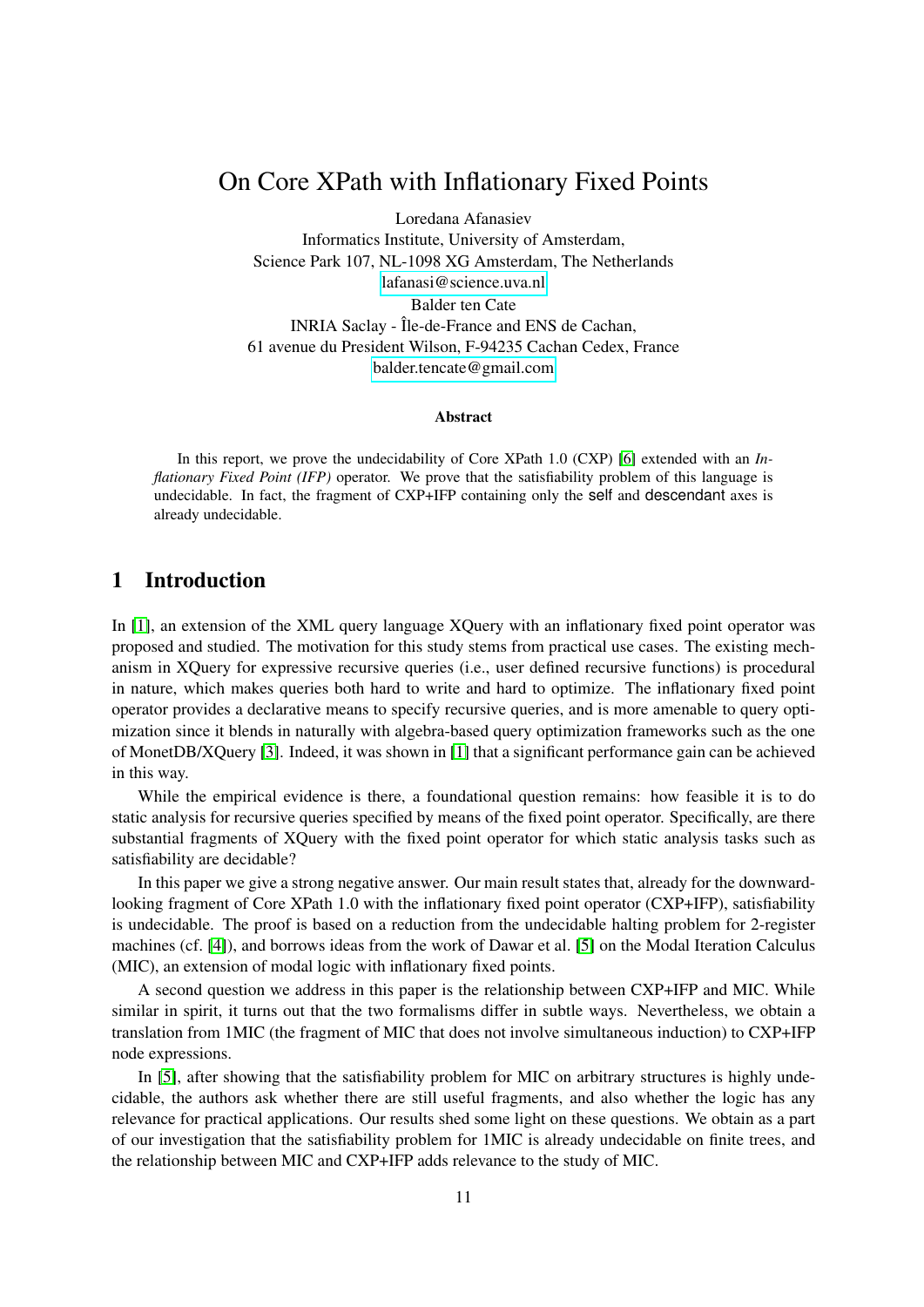### 2 Preliminaries

#### 2.1 Core XPath 1.0 Extended with IFP (CXP+IFP)

Core XPath 1.0 (CXP) was introduced in [\[6\]](#page-6-0) to capture the navigational core of XPath 1.0. The definition that we use here differs slightly from the one of [\[6\]](#page-6-0). We consider only the downward axes *child* and *descendant* (plus the *self* axis), both in order to facilitate the comparison with MIC, and because this will suffice already for our undecidability result. We will briefly comment on the other axes later. Other differences with [\[6\]](#page-6-0) are that we allow filters and union to be applied to any expressions.

We consider the extension of CXP, which we call CXP+IFP, with an inflationary fixed-point operator. This inflationary fixed-point operator was first proposed in [\[1\]](#page-6-1) in the context of XQuery, and is here naturally adapted to the setting of CXP. We first give the syntax and semantics of CXP+IFP, and then discuss the intuition behind the operator.

Definition 2.1. Syntax and Semantics of CXP+IFP Let Σ be a set of labels and *VAR* a set of variables. The CXP+IFP expressions are defined as follows:

*axis* ::= self | child | desc  
\n*step* ::= *axis*::
$$
l
$$
 *axis*:: $*$   
\n $\alpha$  ::= *step* |  $\alpha_1/\alpha_2$  |  $\alpha_1 \cup \alpha_2$  | |  $\alpha[\varphi]$  | X | with X in  $\alpha_1$  recursive  $\alpha_2$   
\n $\varphi$  ::= false |  $\langle \alpha \rangle$  |  $\neg \varphi$  |  $\varphi_1 \wedge \varphi_2$  |  $\varphi_1 \vee \varphi_2$  | X

where  $l \in \Sigma$  and  $X \in VAR$ . The  $\alpha$  expressions are called *path expressions*, the  $\varphi$  expressions are called *node expressions*. The with ... in ... recurse ... operator is called the WITH operator, while *X*,  $\alpha_1$ , and  $\alpha_2$  in the expression with *X* in  $\alpha_1$  recurse  $\alpha_2$  are called the *variable*, the *seed*, and the *body* of the recursion.

The CXP+IFP expressions are evaluated on *finite node-labeled trees*. Let  $T = (N, R, L)$  be a finite node-labeled tree, where *N* is a finite set of nodes,  $R \subset N \times N$  is the child relation in the tree, and *L* is a function from *N* to a set of labels. Let  $g(\cdot)$  be an assignment function from variables to sets nodes,  $g: VAR \rightarrow \mathcal{P}(N)$ . Then the semantics of CXP+IFP expressions are as follows:

$$
\begin{aligned}\n\left[\text{Self}\right]_{T,g} &= \{ (u, u) \mid u \in N \} \\
\left[\text{child}\right]_{T,g} &= R \\
\left[\text{axis}::t\right]_{T,g} &= \{ (u, v) \in \left[\text{axis}\right]_{T} \mid L(u) = l \} \\
\left[\text{axis}::t\right]_{T,g} &= \left[\text{axis}\right]_{T}\n\end{aligned}
$$
\n
$$
\left[\left[\alpha_{1} \cup \alpha_{2}\right]_{T,g} &= \{ (u, v) \mid \exists w.(u, w) \in \left[\alpha_{1}\right]_{T,g} \land (w, v) \in \left[\alpha_{2}\right]_{T,g} \} \\
\left[\left[\alpha_{1} \cup \alpha_{2}\right]_{T,g} &= \left[\alpha_{1}\right]_{T,g} \cup \left[\left[\alpha_{2}\right]_{T,g}\right]_{T,g} \\
\left[\left[\alpha[\varphi]\right]\right]_{T,g} &= \{ (u, v) \in \left[\alpha\right]_{T,g} \mid v \in \left[\varphi\right]_{T,g} \} \\
\left[\text{with } X \text{ in } \alpha_{1} \text{ receives } \alpha_{2}\right]_{T,g} &= \text{union of all sets } \{w\} \times g_{k}(X), \text{ for } w \in N, \text{ where } g_{k} \text{ is obtained in the following manner:} \\
\begin{aligned}\ng_1 := g[X \mapsto \{v \in N \mid (w, v) \in \left[\alpha_{1}\right]_{T,g}\}\n\end{aligned}, \\
\text{[false]}_{T,g} &= 0 \\
\left[\langle \alpha \rangle\right]_{T,g} &= 0 \\
\left[\langle \alpha \rangle\right]_{T,g} &= \{ u \in N \mid (u, v) \in \left[\alpha\right]_{T,g} \text{ for some } v \in N \} \\
\left[\text{false}\right]_{T,g} &= \{ u \in N \mid (u, v) \in \left[\alpha\right]_{T,g} \text{ for some } v \in N \} \\
\left[\sqrt{\alpha_{1} \wedge \varphi_{2}\right]_{T,g}} &= \{ \varphi \mid \forall x, \sqrt{\varphi_{2}\right}_{T,g} \\
\left[\varphi_{1} \wedge \varphi_{2}\right]_{T,g} &= \left[\varphi_{1}\right]_{T,g} \cup \left[\varphi_{2}\right]_{T,g} \\
\left[\chi_{K,g} &= g(X), X \in \text{VAR}\n\end{aligned}\right]
$$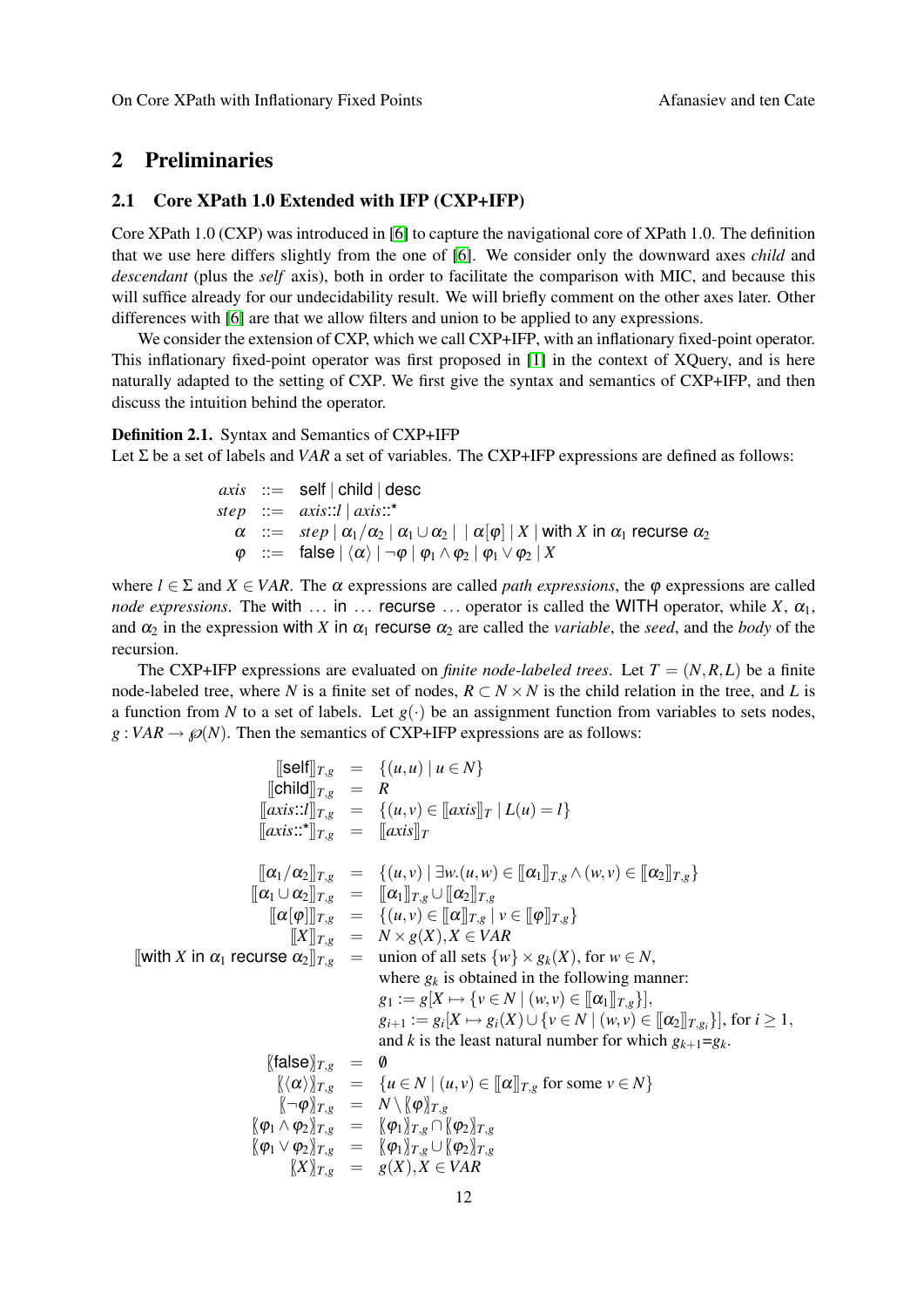$\triangleleft$ 

While the semantics  $\|\alpha\|_{T,g}$  of a path expression  $\alpha$  is defined as a binary relation, it is natural to think of it as a function mapping each node *u* to a set of nodes  $\{v \mid (u, v) \in [[\alpha]]_{T,g}\}$ , which we denote by *Result*<sub>u</sub><sup>*g*</sup>( $\alpha$ ). It represents the result of evaluating  $\alpha$  in the context node *u* (using the assignment *g*). The semantics of the variables and of the WITH operator is most naturally understood from this perspective, and can be equivalently stated as follows:

*Result*<sup>*g*</sup></sup>(*X*) = *g*(*X*), i.e., when *X* is used as a path expression, it evaluates to *g*(*X*) regardless of the context node.

 $Result_{u}^{g}$ (with *X* in  $\alpha_1$  recurse  $\alpha_2$ ) =  $X_k$ , where  $X_1 = Result_{u}^{g[X \mapsto \emptyset]}(\alpha_1)$ ,  $X_{i+1} = X_i \cup$  $Result_{u}^{g[X \to X_{i}]}(\alpha_{2})$  for  $i \geq 1$ , and *k* is the smallest number such that  $X_{k} = X_{k+1}$ .

Note that, at each iteration, the context node of the evaluation of  $\alpha_1$  or  $\alpha_2$  remains *u*.

When a variable *X* is used as a node expression, it simply tests whether the current node belongs to the set assigned to *X*.

The example query below yields the set of nodes that can be reached from the context node by following the transitive closure of the child::*a* relation.

#### with *X* in child::*a* recurse *X*/child::*a*

The query below yields the set of nodes that are labeled with *a* and are at an even distance from the context node.

(with *X* in . recurse *X*/child::\*/child::\*)/self::*a*

It is important to note that (unlike MIC) the language provides no way to test whether a given node belongs to the result of with *X* in  $\alpha_1$  recurse  $\alpha_2$ , it only allows to *go to* a node belonging to the result set. From the point of view of XQuery and XPath, it is very natural to define the inflationary fixed point operator in this way, i.e., as an operator on path expressions. However, it has some subtle consequences.

We remark that semantics of the WITH operator we give here differs slighly from the original seman-tics used in [\[1\]](#page-6-1). According to the original semantics, when  $Result_u^g$  (with  $\alpha_1$  in  $\alpha_2$  recurse) is computed, the result of  $\alpha_1$  is only used as a seed of the recursion but is not itself added to the fixed point set. In other words,  $Result_{u}^{g}(with X in \alpha_1 \text{ recursive } \alpha_2)$  was defined there as  $X_k$ , where  $X_0 = Result_{u}^{g}[X \rightarrow 0](\alpha_1)$ ,  $X_1 = Result_u^{g[X \mapsto X_0]}(\alpha_2), X_{i+1} = X_i \cup Result_u^{g[X \mapsto X_i]}(\alpha_2)$  for  $i \ge 1$ , and k is the least number such that  $X_k = X_{k+1}$ . The semantics we use here is arguably mathematically more clean and intuitive since it is truly inflationary: all the nodes assigned to the recursion variable during fixed-point computation end up in the result.

### 2.2 Propositional Modal Logic Extended with IFP (ML+IFP)

The language ML+IFP we consider is an extension of Propositional Modal Logic (ML) [\[2\]](#page-6-5) with a monadic IFP operator. It is also known as 1MIC, the fragment of Modal Iteration Calculus (MIC) that does not involve simultaneous induction, and it was first introduced in [\[5\]](#page-6-4), where it was also shown that its satisfiability problem is undecidable on arbitrary structures.

Definition 2.2. ML+IFP Let Σ be a set of labels and *VAR* a set of variables. Then the syntax of ML+IFP is defined as follows:

$$
\varphi \quad ::= \quad \bot \mid l \mid X \mid \Diamond \varphi \mid \neg \varphi \mid \varphi_1 \land \varphi_2 \mid (\text{ifp } X \leftarrow \varphi)
$$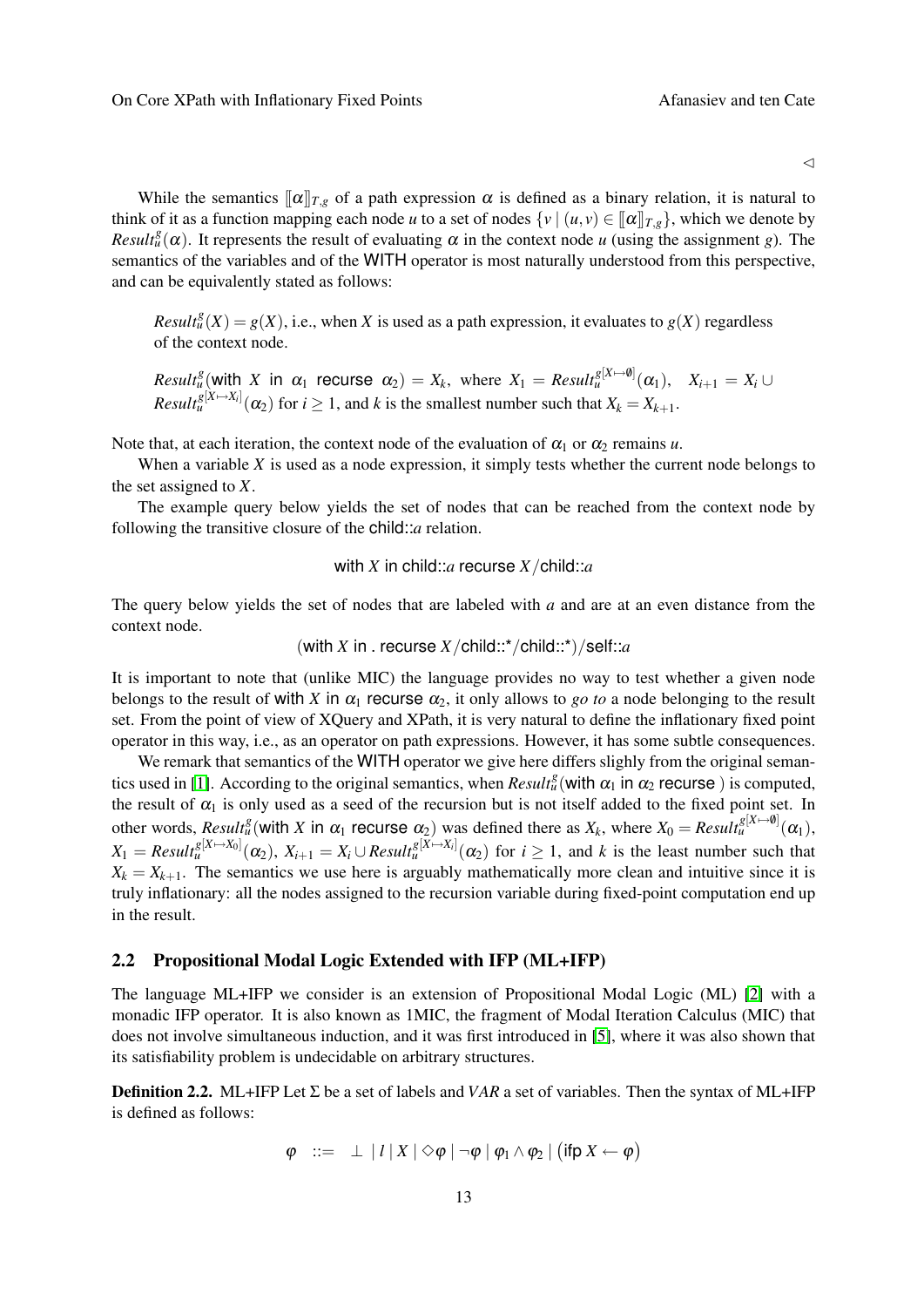where  $l \in \Sigma$ ,  $X \in VAR$ .

The semantics of ML+IFP is given in terms of Kripke models. To facilitate the comparison with CXP+IFP, we will assume that the Kripke models assign a unique label to each node, rather than a set of labels. This is not essential. Let  $T = (N, R, L)$  be a Kripke model, where *N* is a set of nodes,  $R \subseteq N \times N$ is a binary relation on the nodes in N, and L is a valuation function that assigns a label from  $\Sigma$  to to each in *N*. Let  $g(\cdot)$  be an assignment function from variables to sets of nodes,  $g: VAR \rightarrow \mathcal{O}(N)$ . Then the semantics of ML+IFP formulas are as follows:

$$
\begin{array}{rcl}\n[\![\bot]\!]_{T,g} & = & \emptyset \\
[\![l]\!]_{T,g} & = & \{n \in N \mid L(n) = l\} \\
[\![X]\!]_{T,g} & = & g(X) \\
[\![\diamond \varphi]\!]_{T,g} & = & \{u \mid \exists v.(u,v) \in R \land v \in [\![\varphi]\!]_{T,g}\} \\
[\![\neg \varphi]\!]_{T,g} & = & N \setminus [\![\varphi]\!]_{T,g} \\
[\![\varphi_1 \land \varphi_2]\!]_{T,g} & = & [\![\varphi_1]\!]_{T,g} \cap [\![\varphi_2]\!]_{T,g} \\
[\![\text{ifp } X \leftarrow \varphi]\!]_{T,g} & = & g_k(X), \text{ where } g_k \text{ is obtained in the following manner:} \\
& g_0 := g[X \mapsto \varphi], \\
& g_{i+1} := g_i[X \mapsto g_i(X) \cup [\![\varphi]\!]_{T,g_i}], \text{ for } i \geq 0, \\
& \text{where } k \text{ is the minimum number for which } g_{k+1} = g_k.\n\end{array}
$$

We write  $T, g, u \Vdash \varphi$  if  $v \in [\varphi]_{T,g}$ . If a formula has no free variables, we may leave out the assignment and write  $T, u \Vdash \varphi$  or  $u \in [\varphi]_T$ .

It was shown in [\[5\]](#page-6-4) that the satisfiability problem for ML+IFP on arbitrary Kripke models is highly undecidable. As we will show below, it is undecidable on finite trees as well.

#### 3 Relationship between ML+IFP and CXP+IFP

In this section, we give a truth-preserving translation from ML+IFP to CXP+IFP. In fact, the translation yields CXP+IFP expressions that use only the *self* and *descendant* axes. It follows that this fragment of CXP+IFP has already (at least) the expressive power of ML+IFP.

One of the main differences between ML+IFP and CXP+IFP is that, in the former, fixed-point expressions are node expressions that test whether the current node belongs to the fixed point of a formula, while in the latter, fixed-point expressions are path expressions that travel to nodes belonging to the fixed point of a formula. Another difference is that, in CXP+IFP, during the entire fixed point computation, the expressions are evaluated from a fixed context node, whereas in ML+IFP, whether a node is added to the set at some stage of the fixed point computation is determined by local properties of the subtree below that node.

In our translation from ML+IFP to CXP+IFP we have to overcome these differences. The main idea for the translation of ML+IFP formulas of the form if  $X \leftarrow \varphi$  will be that, during the fixed point computation, we treat leaf nodes in a special way, never adding them to the fixed point set but keeping track of them separely. More precisely, we first compute the set *Y* of all leaf nodes satisfying if  $\mathbf{p} \times \leftarrow \varphi$ . Next, we let  $X_0 = \emptyset$  and  $X_{i+1}$  is computed as  $X_i \cup (\llbracket \phi \rrbracket_{T, g[X \mapsto X_i \cup Y]} - Y)$ . Observe how the nodes in *Y* are added to the input and substracted again from the output. Let  $X_k$  be the fixed point of the sequence *X*<sup>0</sup> ⊆ *X*<sub>1</sub> ⊆ ···. Then we have that [[ifp *X* ←  $\varphi$ ]<sub>*T*,*g*</sub> = *X<sub>k</sub>* ∪ *Y*. The advantage of this construction is that, since the leafs are never added during the fixed point computation, they can be freely used for signalling that the context node was added to the set  $X$ : if the context node is added at some stage, we add a leaf node as well, and the presence of a leaf node in the result set will be used as a sign that we test for afterwards.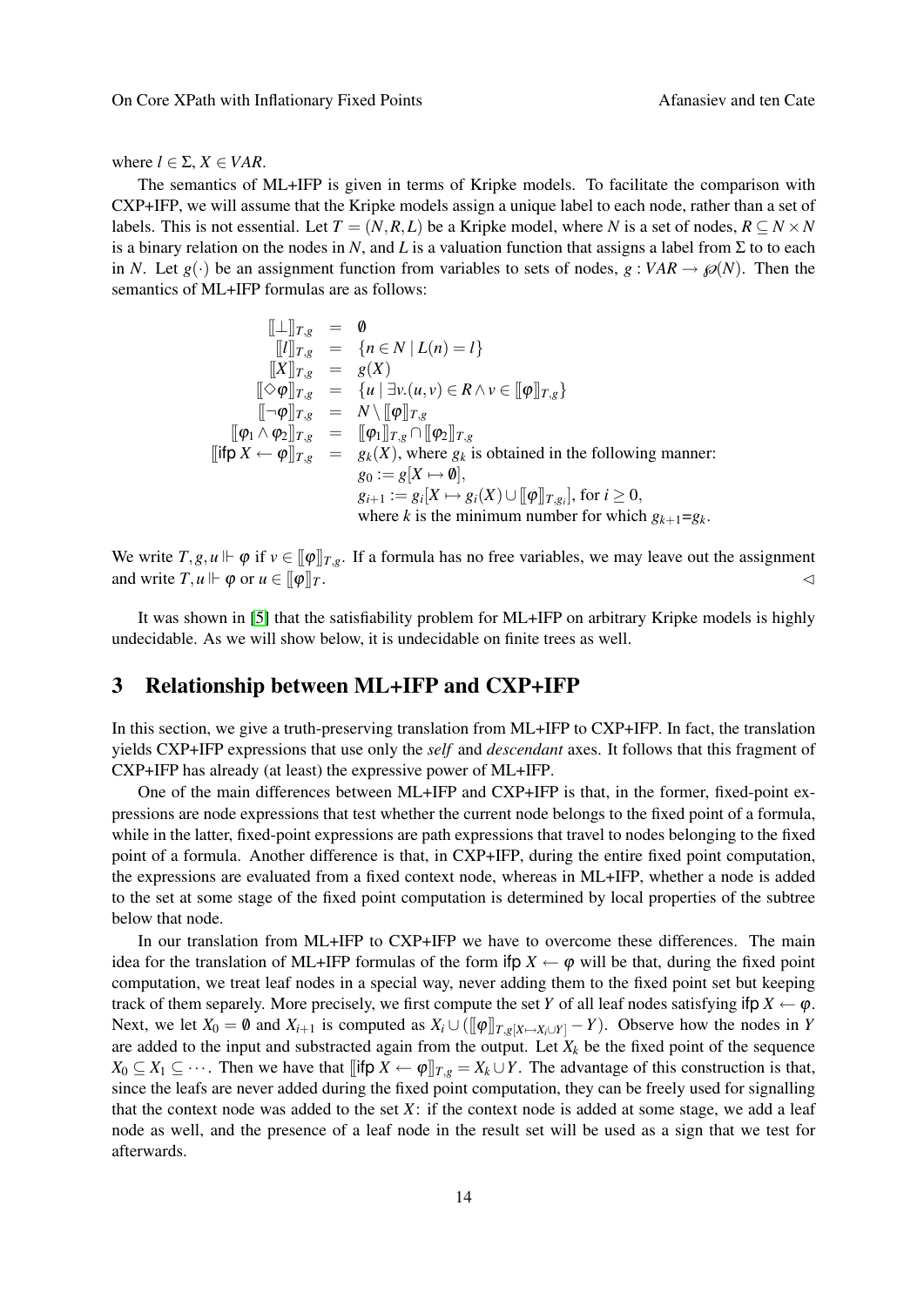Before we give the details of the construction, we first note that when computing the inflationary fixed point of an ML+IFP formula, any leaf node that is added to the fixed point set is in fact already added at the first stage of the fixed point computation. This is expressed by the following lemma.

**Lemma 3.1.** Let u be any node in a Kripke model T, and let  $\varphi(X)$  be any ML+IFP formula and g an assignment. If  $u$  has no successors, then  $u \in [\![$  *if* $pX \leftarrow \varphi]\!]_{T,g}$  *iff*  $u \in [\![\varphi]\!]_{T,g[X \mapsto \varnothing]}.$ 

In what follows we will use ⊘ as shorthand for self:: \* [false], desc-or-self:: \* as shorthand for desc:: ∗∪self::∗, and leaf as shorthand for  $\neg$  (child::∗). Also, for node expressions  $\varphi, \psi$  and a variable *X*, such that *X* only occurs in  $\varphi$  in the form of node tests, we will denote by  $\varphi^{X/\psi}$  the node expression obtained from by replacing all free occurrences of *X* in  $\varphi$  by the node expression  $\psi$ .

<span id="page-4-0"></span>The translation  $\tau(\cdot)$  from ML+IFP formulas to CXP+IFP node expressions is given by Equation [\(1\)](#page-4-0).

$$
\tau(\bot) = false
$$
\n
$$
\tau(l) = \langle \text{self}::l \rangle
$$
\n
$$
\tau(\varphi_1 \wedge \varphi_2) = \tau(\varphi_1) \wedge \tau(\varphi_2)
$$
\n
$$
\tau(\neg \varphi) = \neg \tau(\varphi)
$$
\n
$$
\tau(X) = X
$$
\n
$$
\tau(\Diamond \varphi) = \langle \text{child}::*[\tau(\varphi)] \rangle
$$
\n
$$
\tau(\text{ifp } X \leftarrow \varphi) = \langle (\text{with } X \text{ in desc-or-self}::*[\tau(\varphi)^{X/\text{false}} \wedge \neg \text{leaf}] \text{ recursive}
$$
\n
$$
\text{desc-or-self}::*[\tau(\varphi)^{X/(X \vee \tau(\varphi)_{\text{leaf}})} \wedge \neg \text{leaf}] \cup \text{self}:* [X \vee \tau(\varphi)_{\text{leaf}}] / \text{desc}:* \qquad \text{)[leaf]} \rangle
$$
\n
$$
\text{where } \tau(\varphi)_{\text{leaf}} = \tau(\varphi)^{X/\text{false}} \wedge \text{leaf}
$$
\n(1)

**Theorem 3.2.** Let  $T = (N, R, L)$  be a node-labeled finite tree, g an assignment, and u a node in T. Then  $T, g, u \Vdash \varphi \iff T, g, u \Vdash \tau(\varphi)$ .

We can conclude that CXP+IFP node expressions have (at least) the expressive power of ML+IFP. Since the desc axis is definable from the child axis, the same holds of course for the fragment of CXP+IFP without the desc axis. What is more surprising is that the same holds for the fragment of CXP+IFP without the child axis. The next Lemma shows that the use of the child axis in the above translation can be avoided (provided that we keep, of course, the desc axis). Note that the child axis was only used in the translation of formulas of the form  $\diamondsuit \varphi$ .

**Proposition 3.3.** *For any node expression*  $\varphi$ ,  $\langle$ *child::*∗[ $\varphi$ ]*is equivalent to the following node expression (which does not use the child axis):*

 $\langle \left(\textit{with } X \textit{ in } \textit{desc:}:*/\textit{desc:}:*\textit{[leaf} \textit{ receives } \textit{self::}*\textit{[}\langle \textit{desc::}* \textit{[leaf} \wedge \neg X \wedge \varphi \textbf{]}\rangle \textbf{]} \right) [\neg \textit{leaf}] \rangle$ ∨ h *with X in desc::* ∗ /*desc::* ∗ [¬*leaf*] *recurse desc::* ∗ [¬*leaf*∧ ¬*X* ∧ϕ]/*desc::* ∗ [*leaf*]i

# 4 The Undecidability of CXP+IFP and of ML+IFP on Finite Trees

We show that the satisfiability problem for ML+IFP on finite trees is undecidable, and therefore also (by our earlier translation), the satisfiability problem for CXP+IFP.

Theorem 4.1. *The satisfiability problem of ML+IFP on finite trees is undecidable.*

Corollary 4.2. *The satisfiability problem of CXP+IFP is undecidable, even if the child axis is disllowed.*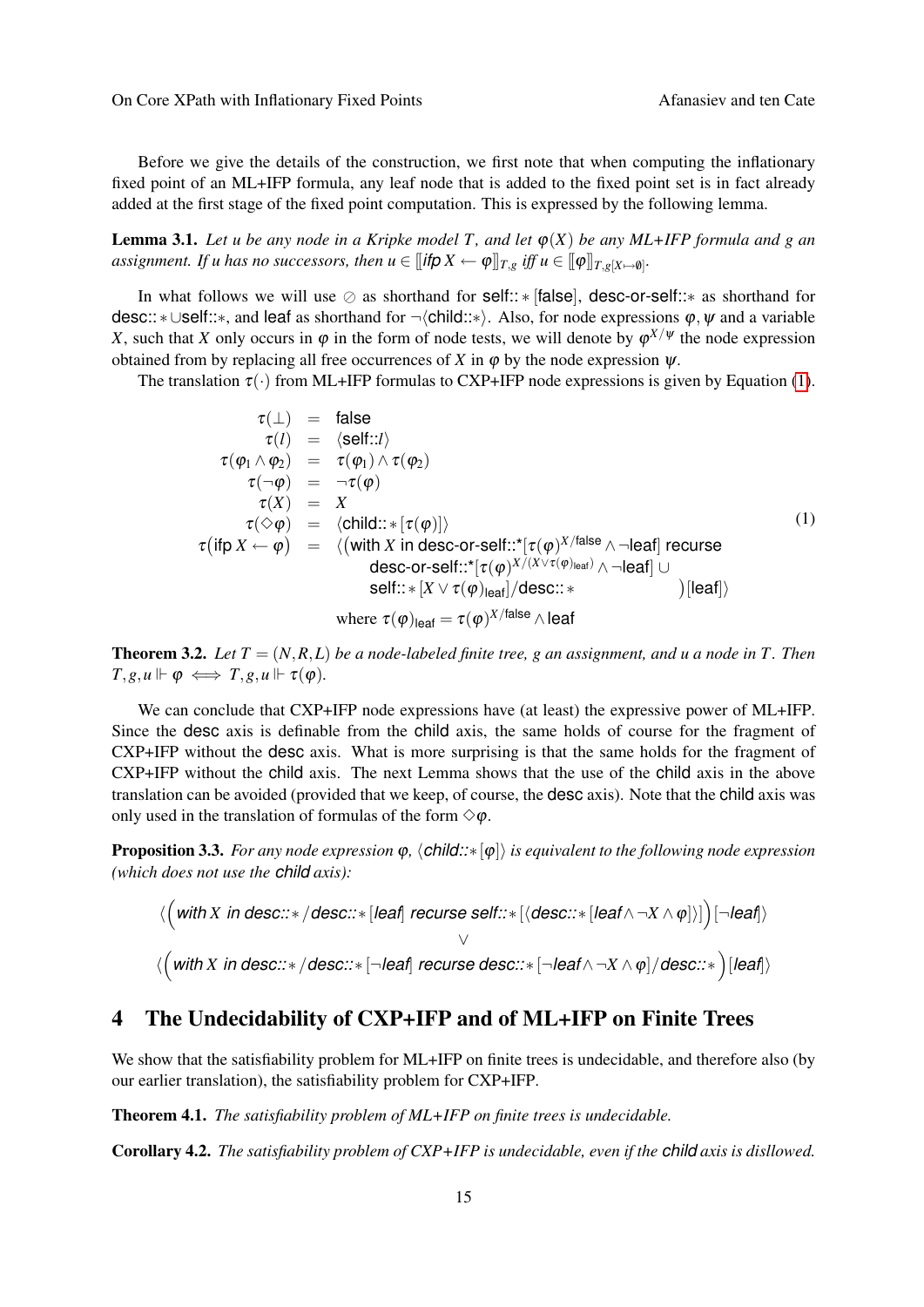The proof is based on a reduction from the halting problem for 2-register machines (cf. [\[4\]](#page-6-3)). A 2 register machine is a very simple kind of deterministic automaton without input and output. It has two registers containing integer values, and instructions for incrementing and decrementing the content of the registers. These 2-register automata form one of the simplest types of machines for which the halting problem is already undecidable. The formal definition is as follows:

A 2-register machine M is a tuple  $M = (Q, \delta, q_0, q_f)$ , where Q is a finite set of *states*,  $\delta$  is a *transition function* from *Q* to a set of instructions *I*, defined below, and *q*0, *q<sup>f</sup>* are designated states in *Q*, called *initial and final states*, respectively. The set of *instructions I* consists of four kinds of instructions:

*INC<sub>A</sub>*(*q*<sup> $\prime$ </sup>): increment the value stored in *A* and move to state *q*<sup> $\prime$ </sup>;

*INC<sub>B</sub>*(*q*<sup> $\prime$ </sup>): increment the value stored in *B* and move to state *q*<sup> $\prime$ </sup>;

 $DEC_A(q',q'')$ : if the value stored in *A* is bigger than 0 then decrement it by one and move to state  $q'$ , otherwise move to state  $q''$  without changing the value in *A* nor *B*; and

 $DEC_B(q', q'')$ : if the value stored in *B* is bigger than 0 then decrement it by one and move to state  $q'$ , otherwise move to state  $q''$  without changing the value in *A* nor *B*.

The problem whether a given two-register machine *M* has a successful run (starting in the initial state with both register values 0, and ending in the final state with both register values 0) is undecidable.

A run of *M* can be represented as a string over the alphabet  $Q \cup \{a, b, \$\}$  of the form  $q_1\vec{a}_1\vec{b}_1...q_n\vec{a}_n\vec{b}_n$ \$, where each  $q_i \in Q$  represents the state of the automaton at the *i*-th step, and  $\vec{a}_i, \vec{b}_i$ are sequences of *a*s respectively *b*s whose length represents the register content at the *i*-th step (\$ is used to mark the end of the string). We construct an ML+IFP formula which expresses that *for each branch from the current node, the string consisting of the letters of the nodes on the branch encodes an accepting run of the 2-register machine*. It follows that the formula is satisfiable if and only if *M* has a successful run.

### 5 Discussion

One natural follow-up question is whether CXP+IFP node expressions are strictly more expressive than ML+IFP formulas.

Other natural follow-up questions concern fragments of CXP+IFP. Recall that in CXP+IFP, the variables can be used both as atomic path expressions and as atomic node expressions. The former is the most natural, but translation we gave from ML+IFP to CXP+IFP crucially uses the latter. We are currently investigating the fragment of CXP+IFP in which variables are only allowed as atomic path expressions.

It is also natural to consider CXP+IFP expressions where the fixed point variables occur only under an even number of negations, so that the WITH-operator computes the least fixed point of a monotone operation. Note that this fragment is decidable, since it is contained in monadic second-order logic.

## Acknowledgements

The first author is supported by the Netherlands Organization of Scientific Research (NWO) grant 017.001.190. The second author is supported NWO grant 639.021.508 and by ERC Advanced Grant Webdam on Foundation of Web data management. We thank Anuj Dawar for a useful discussion.